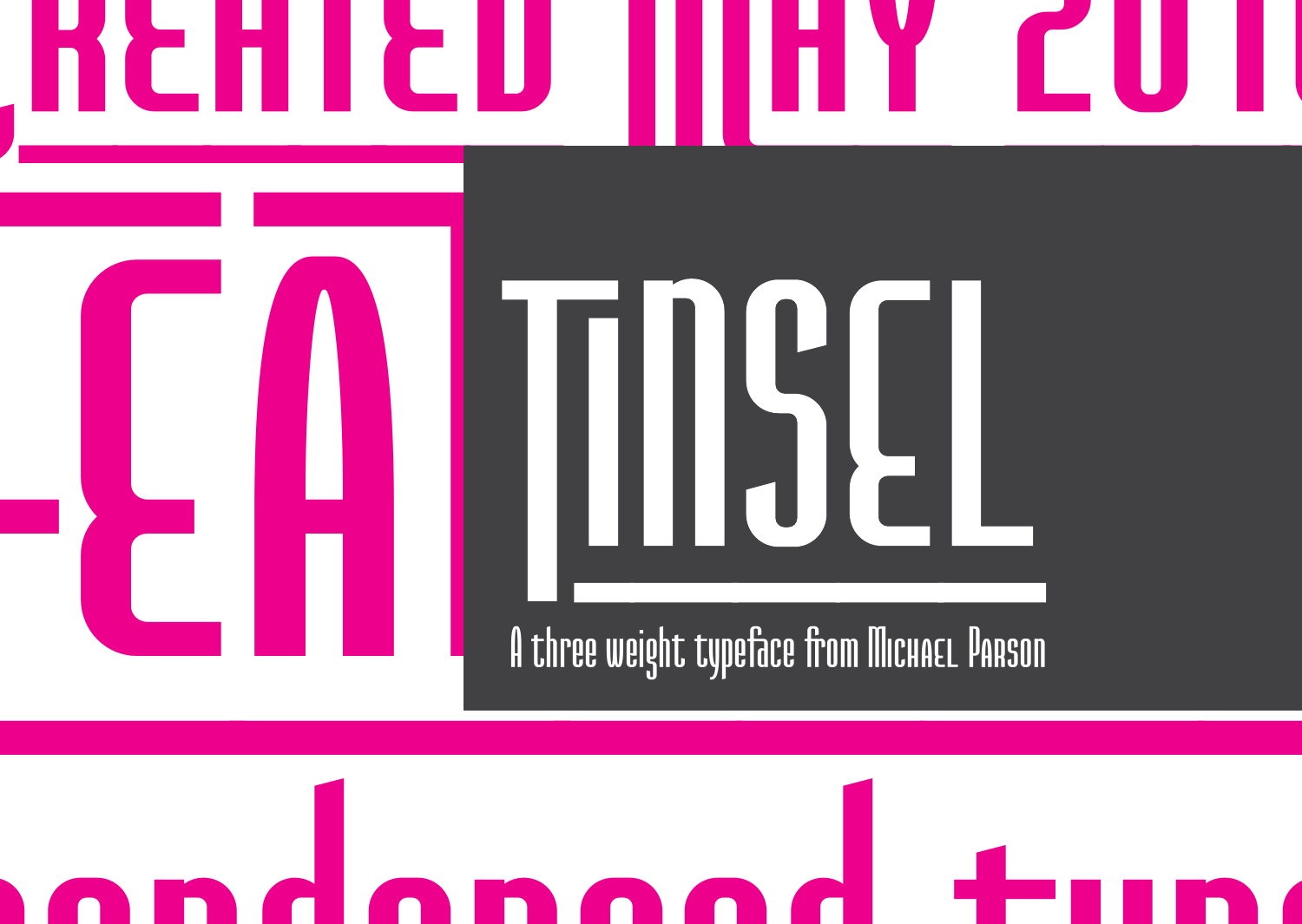Intial research for this design started during a series of entertainment projects where a frustration was arising from having to layout the credits in a strict, narrow grid. Much of the layout work was manual and with typefaces that did not suit the condensed structure.

Tinsel therefore started as a title credit typeface, small width, tall height and a dark stroke. Despite many title being set in capitals, it was decided that for the font to have versatily in use, lowercase letters where needed which led to a series of new directions for the font. Firstly, to obviously add small capitals but equally to add in a superscript styled version that could be used in block text layout to seperate functions, names or any other form of title.

Having worked on the three styles and during the kerning process, the basic ligatures of the font seemed a bit limited in relation to the titling options. The underlined Title version already had a logo feel to it's layout, so why not add in some discretonary ligatures and fixed letter locks that could be inserted in a text to attract attention. A series of words where therefore chosen and inserted along with a host of capitals-lowercase ligatures that allow either eye catching layouts or easy setting titles and logos. trial reasonship to this design, that also design is that is designed a control of the control of the matrix of the specifical matrix of the specifical matrix of the specifical matrix of the control of the specifical matri

The name Tinsel arised during the work on the font as a hommage to the medium of creation and a small hint to the retro styled design that was created. Especially suited for use in larger sizes, the font can be used well in small block text setting or in a condensed layout. Available in three styles, Regular, Capital and Title, Tinsel features a number of ligatures, fractions, and other

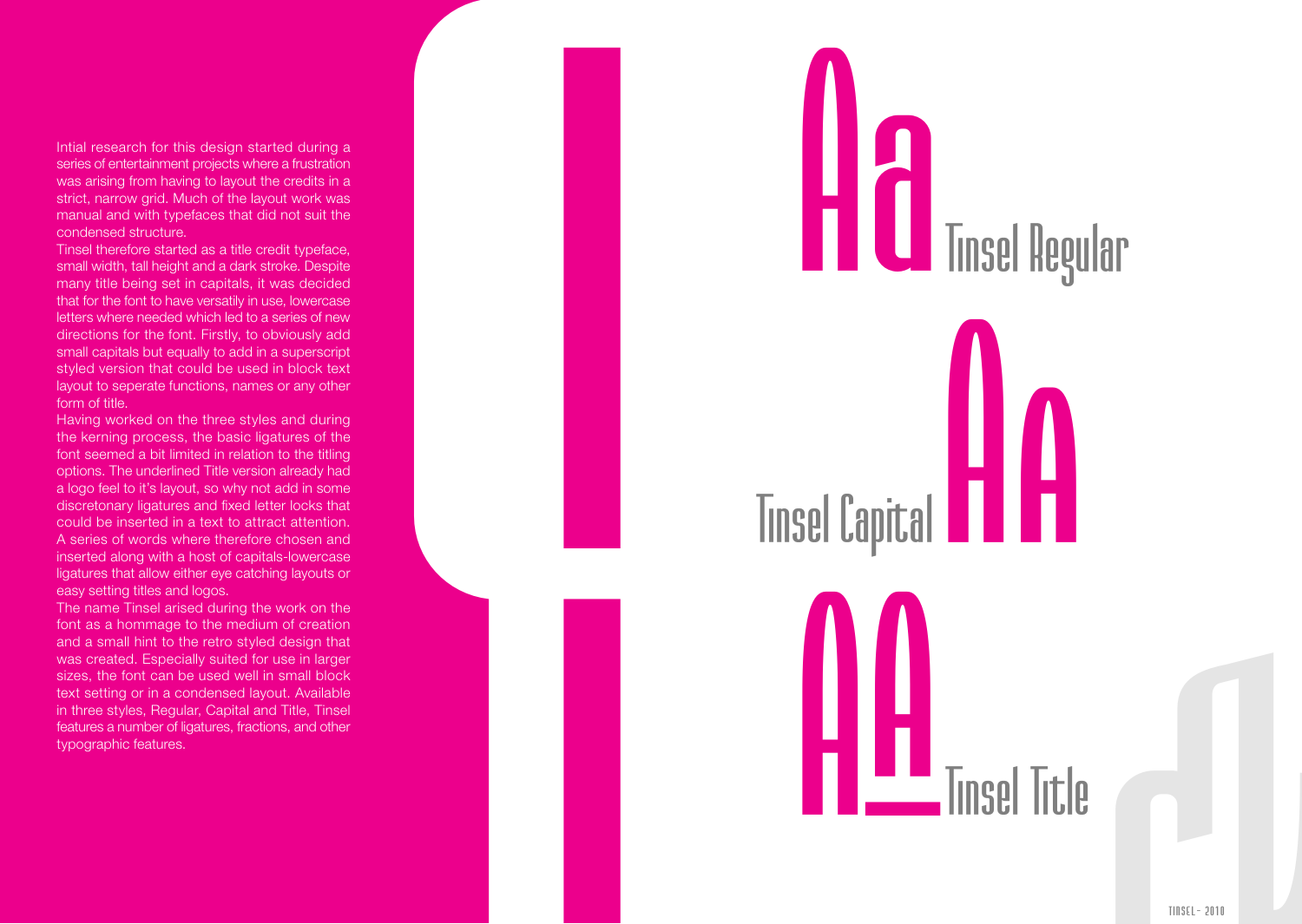#### Tinsel regular

### a y o  $\begin{array}{r} \begin{array}{r}\n \text{R}\n \text{if}\n \end{array}\n \end{array}\n \begin{array}{r}\n \text{if}\n \end{array}\n \begin{array}{r}\n \text{if}\n \end{array}\n \end{array}\n \begin{array}{r}\n \text{if}\n \end{array}\n \begin{array}{r}\n \text{if}\n \end{array}\n \end{array}\n \begin{array}{r}\n \text{if}\n \end{array}\n \begin{array}{r}\n \text{if}\n \end{array}\n \end{array}\n \begin{array}{r}\n \text{if}\n \end{array}\n \begin{array}{r}\n \text{if}\n \end{array}\n \end{$ TINSEL- ISO 1 **A B C D E F G H I J K L M N O P Q R S T U U W X Y Z** a b c d e f g h i j k l m n o p q r s t u v w x y z Æ Œ Å À Ã Ä Á Â È É Ê Ë Ì Í Î Ï Ñ Ò Ó Ô Õ Ö Ù Ú Û Ü Ç Ø & Ł Đ Š Ÿ Ý Ž æ œ á â ã ä å à è é ê ë ì í î ï ı ñ ò ó ô õ ö ù ú û ü ç ø ł š ý ÿ ž ð Þ þ ß 0 1 2 3 4 5 6 7 8 9 @ @ @ <sup>m</sup> £ c \$ \ & f <sup>1 2 3</sup> 1/<sub>4</sub> 1/<sub>2</sub> 3/<sub>4</sub>  $\S^{++}$  ?  $\frac{1}{6}$   $\frac{1}{6}$   $\frac{1}{6}$   $\frac{1}{6}$   $\frac{1}{6}$  + - - - = % %  $\frac{1}{6}$  " " "  $\frac{1}{6}$ "  $\frac{1}{6}$  "  $\frac{1}{10}$  ; : ... • · < ‹ « » › >  $\left[\,\,\left[\,\,\right]\,\right]$   $\left[\,\,\right]$  / - \_ ´ ` " ^ \* \_ ` # [|  $\parallel$  || fi TINSEL - ALTERNATES  $\mathbf{f}_t$  (  $\tau$ msel - LIGATURES **If It Th If Th Ti JTk II fa fb ff ffi ffj ffl fh fj fk fm fn fp fr ft fu** fv fw fx fy fz if it tt TINSEL - DISCRETONARY C<mark>h ck sh sk</mark>

Welcome to the Typecat 3.0, the third edition of Typogama's font catalogue. A printed type specimen that will give you a chance to see all of the font creations in a few page flips. TINSEL REGULAR - 30pt

Welcome to the Typecat 3.0, the third edition of Typogama's TINSEL REGULAR - 21pt

font catalogue. A printed type specimen that will give you a chance to see all of the font creations in a few page flips. Throughout the catalogue, you will revisit some older designs but equaly discover over a dozen new designs that have been brewing in the mill. These new additions expand the current style range with variations from rigid text fonts to wild experimental forms. In addition, certain of the older

Font catalogue. A printed type<br>reations in a few page flips.<br>but equaly discover over a dozen<br>ditions expand the current style<br>ental forms. In addition, certain<br>panded to a display format to<br>t if you wish to have some<br>ntac Welcome to the Typecat 3.0, the third edition of Typogama's font catalogue. A printed type specimen that will give you a chance to see all of the font creations in a few page flips. Throughout the catalogue, you will revisit some older designs but equaly discover over a dozen new designs that have been brewing in the mill. These new additions expand the current style range with variations from rigid text fonts to wild experimental forms. In addition, certain of the older experimental designs have been reviewed and expanded to a display format to further their application. TINSEL REGULAR - 14pt

This typecat is a simple tool to view the overall collection but if you wish to have some further details about a specific design, do not hesitate to contact Typogama directly. We would be pleased to answer any queries & when available, even send you some font specimens.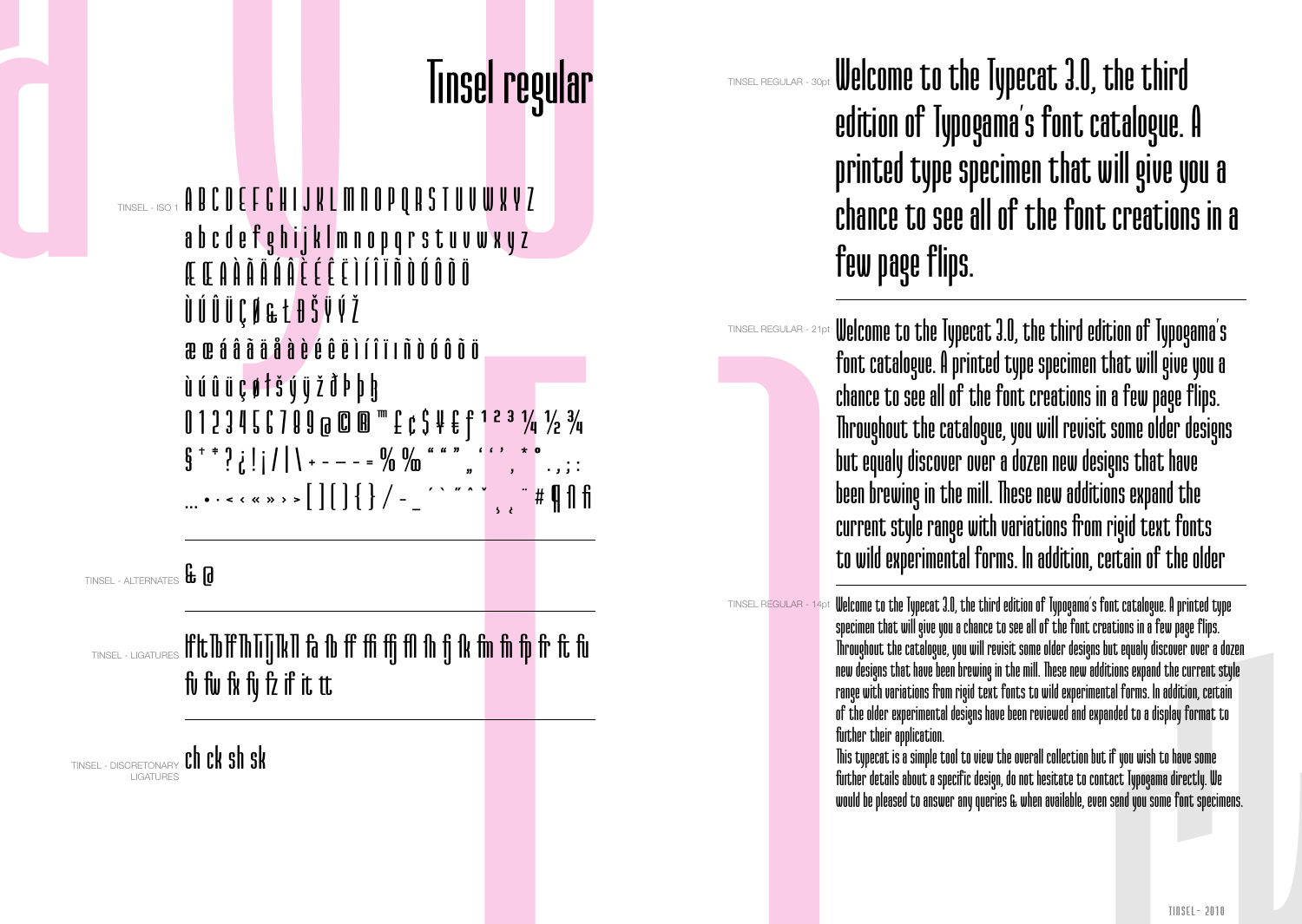# office office

Lorem ipsum dolor sit amet, consectetur adipiscing elit. Suspendisse rutrum, odio et accumsan tempus, mi sem rutrum massa, et auctor nisi nunc non dolor. In et turpis diam. Curabitur ac magna venenatis dui sollicitudin tincidunt. Sed consequat ligula ac magna fermentum feugiat. Fusce eu lacinia ipsum. In consectetur lacus vel sapien cursus molestie. Nullam euismod, neque a sollicitudin suscipit, purus libero luctus est, at tristique lectus massa at turpis. Aliquam ut gravida tortor. Vivamus imperdiet malesuada porta. Proin sed lorem tortor. Pellentesque dignissim iaculis tortor viverra TINSEL REGULAR

Lorem dolor sit amet, consectetur adipiscing elit. Suspendisse rutrum, accumsan tempus, mi sem rutrum massa, et auctor nisi nunc non dolor. In et urpis diam. Curabitur ac magna venenatis dui sollicitudin tincidunt. Sed consequat ligula rermentum reugiat. Fusce eu lacinia ipsum. In consectetur cursus molestie. Nullam euismod, neque a sollicitudin suscipit, purus libero luctus est, at toriuk, utvalijus imperdiet malesijana porta. Proin sed lorem tortor. Pellentesque dignissim iaculis tortor viverra ornare. TINSEL TITLE

ENDISSE AUTRUM, ODIO ET<br>NON DOLOR. IN ET TURPIS<br>C. SED CONSEQUAT LIGULA<br>CTETUR LACUS VEL SAPIEN<br>PIT, PURUS LIBERO LUCTUS<br>RTOR. VIVAMUS IMPERDIET<br>N IACULIS TORTOR VIVERRA<br>MACULIS TORTOR VIVERRA *Lorem ipsum dolor sit amet, consectetur adipiscing elit. Suspendisse rutrum, odio et accumsan tempus, mi sem rutrum massa, et auctor nisi nunc non dolor. In et turpis diam. Curabitur ac magna venenatis dui sollicitudin tincidunt. Sed consequat ligula ac magna fermentum feugiat. Fusce eu lacinia ipsum. In consectetur lacus vel sapien cursus molestie. Nullam euismod, neque a sollicitudin suscipit, purus libero luctus est, at tristique lectus massa at turpis. Aliquam ut gravida tortor. Vivamus imperdiet malesuada porta. Proin sed lorem tortor. Pellentesque dignissim iaculis tortor viverra*  TINSEL CAPITAL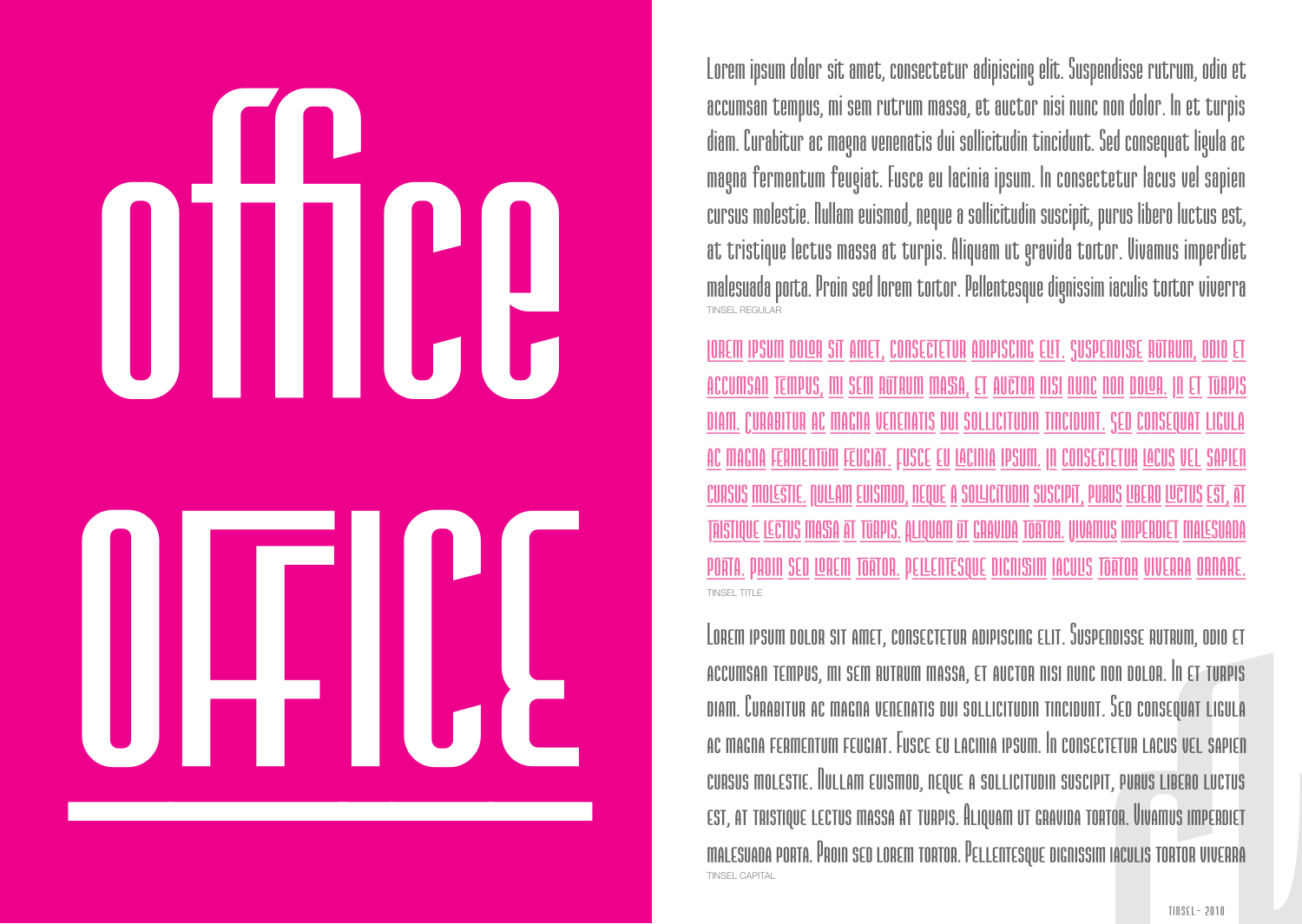

TINSEL TITLE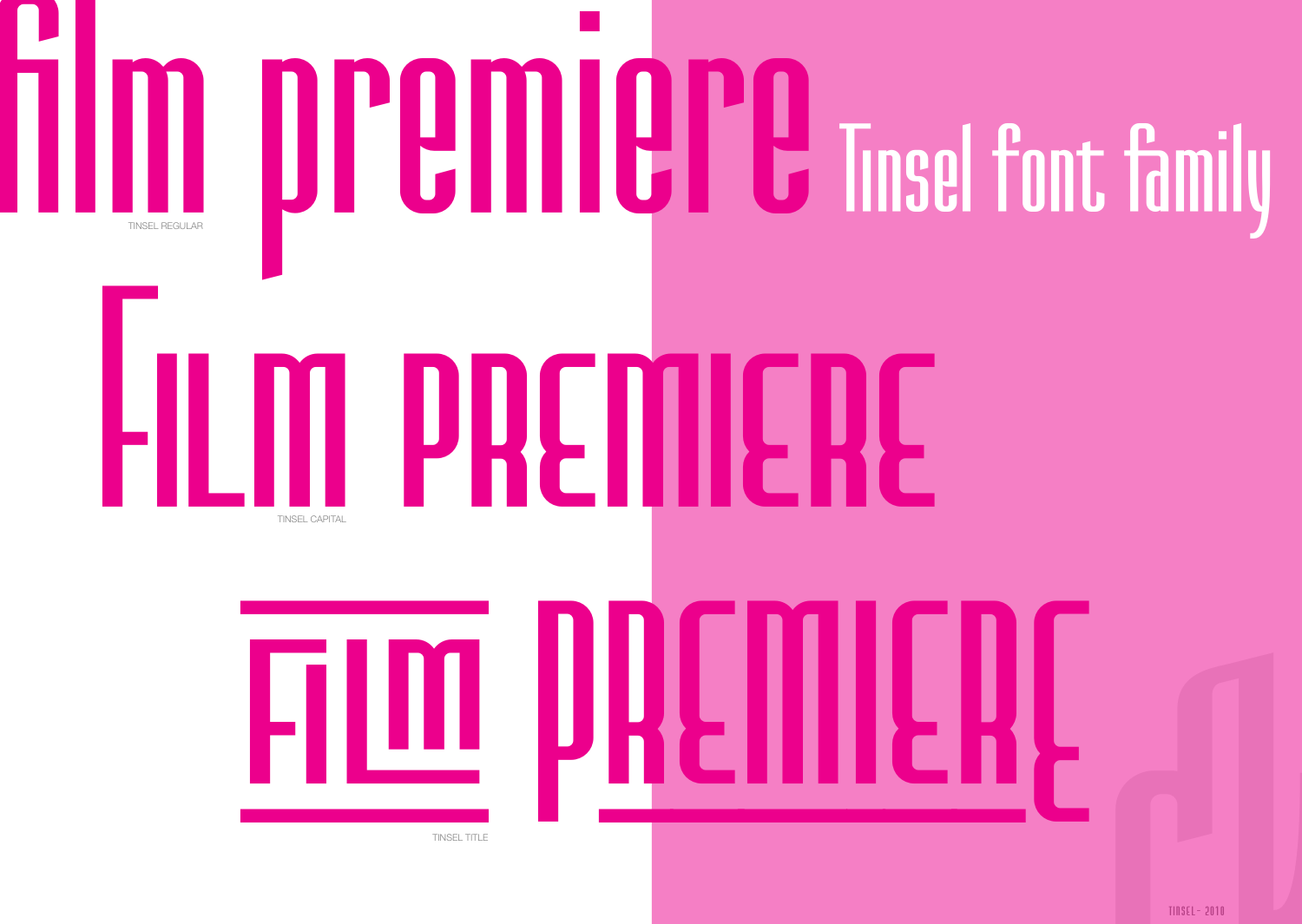#### *Tinsel capitals*

a y o TINSEL CAPITALS PAY **UCLOONE TO THE 1**<br>
FORT CATALOGUS. A<br>
FORT CATALOGUS. A<br>
FOR CATALOGUS. A<br>
TINNOUGHOUT THE CORRECT TO SEE ALL<br>
FOR CATALOGUS. A<br>
TINNOUGHOUT THE CORRECT TO SEE ALL<br>
SESSIGNS BUT EQUAL<br>
THE CURRENT SYPI *A B C D E F G H I J K L M N O P Q R S T U V W X Y Z* TINSEL CAPITALS - ISO 1 *a b c d e f g h i j k l m n o p q r s t u v w x y z Æ Œ Å À Ã Ä Á Â È É Ê Ë Ì Í Î Ï Ñ Ò Ó Ô Õ Ö Ù Ú Û Ü Ç Ø & Ł Đ Š Ÿ Ý Ž æ œ á â ã ä å à è é ê ë ì í î ï ı ñ ò ó ô õ ö ù ú û ü ç ø ł š ý ÿ ž ð Þ þ ß*  0 1 2 3 4 5 6 7 8 9 @ *© m* **f**  $\int$  **c**  $f$  **4**  $f$  **f**  $\int$  <sup>1</sup> <sup>2</sup> <sup>3</sup>  $\frac{1}{4}$   $\frac{3}{4}$  $\left\{ \begin{array}{c} 0 \end{array} \right.$   $\left\{ \begin{array}{c} i \end{array} \right\}$   $\left\{ \begin{array}{c} i \end{array} \right\}$   $\left\{ \begin{array}{c} i \end{array} \right\}$   $\left\{ \begin{array}{c} i \end{array} \right\}$   $\left\{ \begin{array}{c} i \end{array} \right\}$   $\left\{ \begin{array}{c} i \end{array} \right\}$   $\left\{ \begin{array}{c} i \end{array} \right\}$ *· < ‹ « » › > [ ] ( ) { } ⁄ - \_ ´ ` ˝ ˆ ˇ ¸ ˛ ¨ # ¶ fl fi & @* TINSEL CAPITALS - ALTERNATES *a* a A

#### *Welcome to the Typecat 3.0, the third edition of Typogama's font catalogue. A printed type specimen that will give you a chance to see all of the font creations in a few page flips.* TINSEL CAPITALS - 30pt

*Welcome to the Typecat 3.0, the third edition of Typogama's*  TINSEL CAPITALS - 21pt

> *font catalogue. A printed type specimen that will give you a chance to see all of the font creations in a few page flips. Throughout the catalogue, you will revisit some older designs but equaly discover over a dozen new designs that have been brewing in the mill. These new additions expand the current style range with variations from rigid text fonts to wild experimental forms. In addition, certain of the older*

TONT CATALOGUE. A PRINTED TYPE<br>TREATIONS IN A FEW PAGE FLIPS.<br>IS BUT EQUALY DISCOVER OVER A<br>TEW ADDITIONS EXPAND THE CURRENT<br>ERIMENTAL FORMS. IN ADDITION,<br>AND EXPANDED TO A DISPLAY<br>BUT IF YOU WISH TO HAVE SOME<br>VEN TEND YOU *Welcome to the Typecat 3.0, the third edition of Typogama's font catalogue. A printed type specimen that will give you a chance to see all of the font creations in a few page flips. Throughout the catalogue, you will revisit some older designs but equaly discover over a dozen new designs that have been brewing in the mill. These new additions expand the current style range with variations from rigid text fonts to wild experimental forms. In addition, certain of the older experimental designs have been reviewed and expanded to a display format to further their application.*  $TINSEL$  CAPITALS - 14

*This typecat is a simple tool to view the overall collection but if you wish to have some further details about a specific design, do not hesitate to contact Typogama directly. We would be pleased to answer any queries & when available, even send you some font specimens.*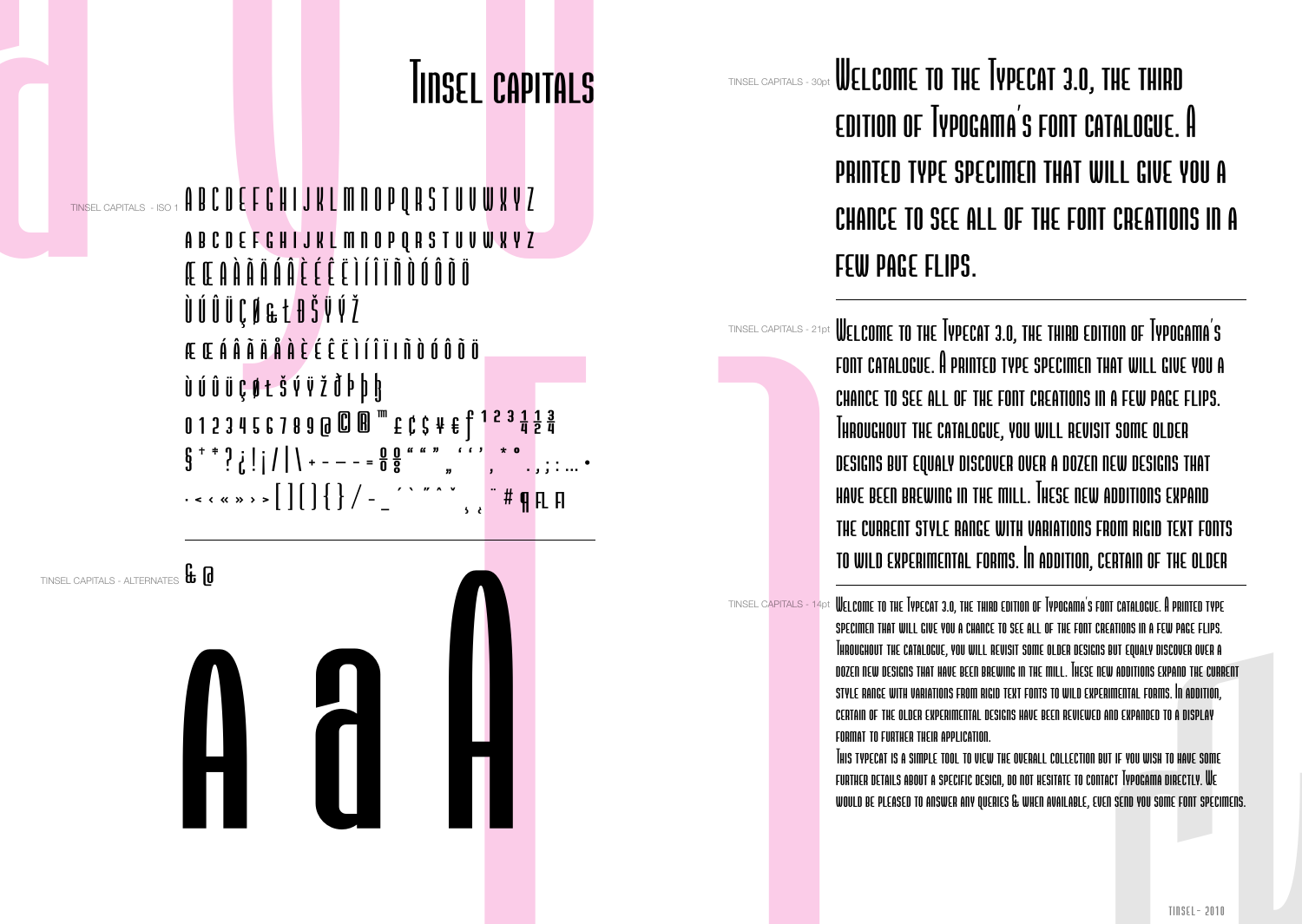INEM IPJUM DOLOR JIT AMET, CONJECTETUR ADIPIJGING ELIT. JUJPENDIJJE RUTRUM, ODIO ET AGGUNJAN TEMPUJ, MI <u>iasa, et auctor nisi nunc non dolor. In et turpis diam. Curabitur ac magna venenatis dui sollicitudin ti</u> <u>onsequat ugula ac magna fermentum feugiat. Fusce eu lacinia ipsum. In consectetur lacus vel sapien curs</u> Nullam euismod, neque a sollicitudin suscipit, purus libero luctus est, at tristique lectus massa at turpis. Aliquam ut <u>ravida tortor. Vivamus imperdiet malesuada porta. Proin sed lorem tortor. Pellentesque dignissim iaculis to</u> <u>rnare. Maecenas a venenatis libero. Vestibulum ultricies massa id ante fermentum in blandit nulla sodi</u> <u>empor, lacus vel euismod bibendum, tortor massa sodales dui, eget fermentum ante tortor id sem. Aenei </u> <u>iolestie placerat. Nunc eu laoreet elit. Aliquam vel luctus diam. In porta cursus enim et sagittis. Suspei</u> i <u>lcinia metus. Phasellus consequat accumsan arcu mattis mattis. Fusce lorem turpis, suscipit nec fei</u> <u>iattis at mauris. Sed varius, lectus nec sodales convallis, felis erat dignisim dolor, non hendrerit li</u> <u>iagna. Aenean id est vel est interdum dignissim sed ut urna. Vivamus vel tincidunt velit. Fusce feugiat i </u> <u>orttitor. Duis nec feus tortor. Quisque id purus veut. Nulla vitae diam turpis, sit amet pretium leo. Dui:</u> <u>ellentesque in consectetur a, venenatis sed purus. Morbi nec lorem sem. Quisque nec libero id risus var</u> <u>DREM IPSUM DOLOR SIT AMET, CONSECTETUR ADIPISCING ELIT. NAM NULLA LACUS, ULTRICIES A TINCIDUNT VITAE, PULVII</u> <u>USCE PLACERAT NIBH ET TURPIS LUCTUS AT VIVERRA AUGUE ADIPISCING. SED VOLUTPAT NISL NON LEO PRETIUM SEI</u> <u>uis odio at ipsum ultrices posuere quis vitae orci. Quisque venenatis pharetra orci vehicula dapibus. Ma</u> <u>onvallis elementum. Maecenas venenatis nisi quis nibh interdum lacinia quis eu sapien. Donec viverra bib</u> <u>it amet porta tellus luctus sed. Duis ac arcu felis. Suspendisse potenti. Pellentesque ante nulla, dictum fac</u>i <u>uis, lobortis et ligula. Morbi eleifend nisi nec arcu laoreet at pharetra augue condimentum. Nunc ut enim</u> <u>ondimentum accumsan. Pellentesque vel augue sed turpis hendrerit malesuada. Mauris et nisi urna. Na</u> <u>uctor nunc, eget vestibulum risus sodales vitae. Maecenas sit amet ipsum mauris, in scelerisque purus.</u> <u>ictus, ultricies ut porta a, placerat vitae neque. Quisque facilisis velit vel neque bibendum vel mollis li</u> <u>LASS APTENT TACITI SOCIOSQU AD LITORA TORQUENT PER CONUBIA NOSTRA, PER INCEPTOS HIMENAEOS. ETIAM TINCIDI</u> <u>iauris eleifend ornare. Donec sit amet sem dui. Aliquam erat volutpat. Pellentesque eget odio justo. I</u>i <u>nte, lacinia ut dapibus quis, molestie vel felis. Quisque et massa lacus, sed pharetra elit. Donec venent</u> libero tincidum accumusan accumusan accumusan accumusan. Curabitur de l'arresta de l'arresta de l'arresta de l'<br>de l'arresta de l'arresta de l'arresta de l'arresta de l'arresta de l'arresta de l'arresta de l'arresta de l'

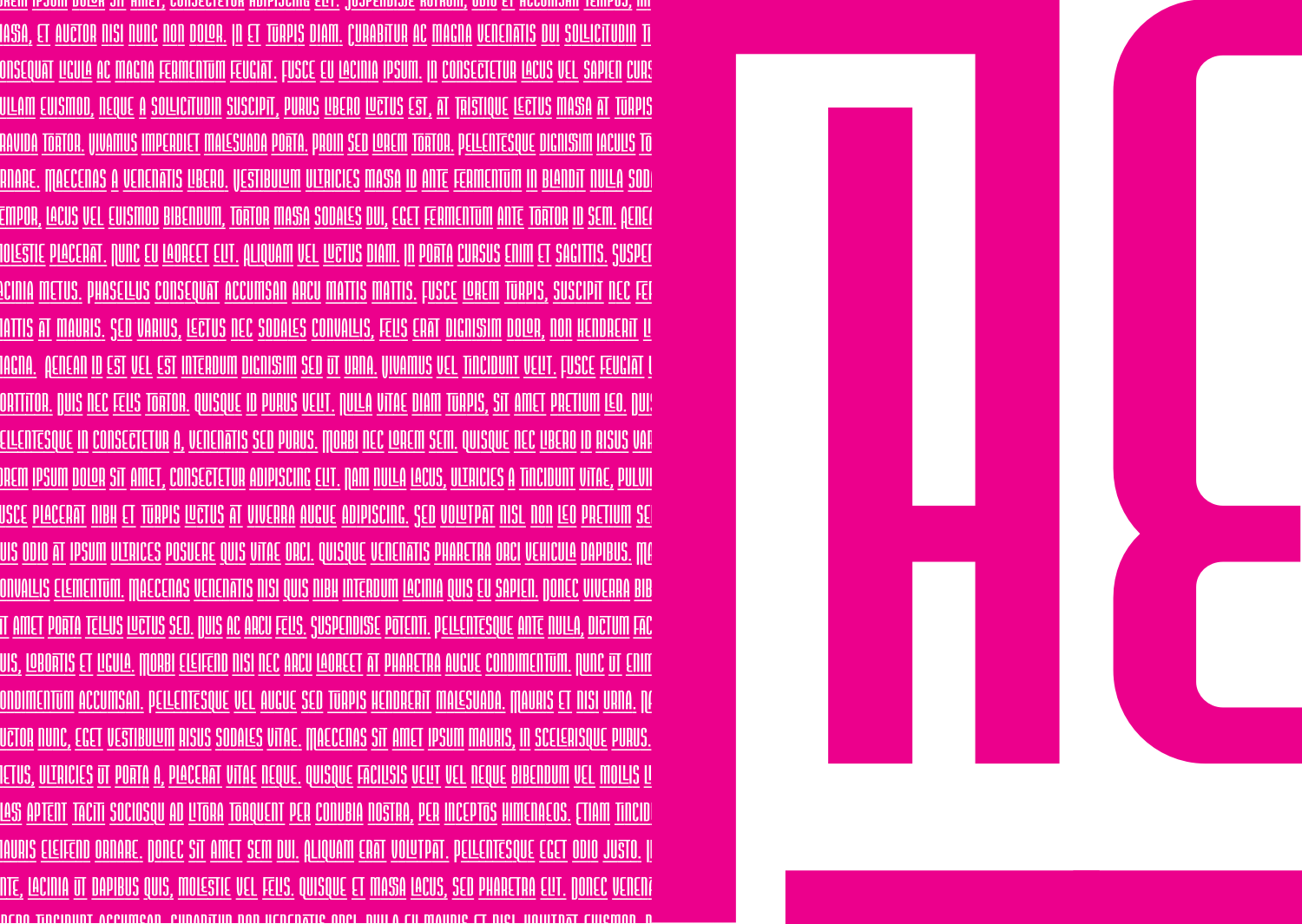

ABCDEFGHIJKLMNOPQRSTUUWXVZ  $\underline{A} \underline{B} \underline{C} \underline{D} \underline{C} \underline{F} \underline{C} \underline{H} \underline{I} \underline{J} \underline{R} \underline{L} \underline{m} \underline{n} \underline{D} \underline{D} \underline{Q} \underline{R} \underline{S} \underline{T} \underline{U} \underline{U} \underline{W} \underline{W} \underline{Y} \underline{Z}$ ÆŒÅÀÃÄÁÂÈÉÊËÌÍÎÏÑÒÓÔÕÖ Ù Ú Û Ü Ç Ø & Ł Ð Š Ÿ Ý Ž  $\underline{\mathbf{F}}\ \underline{\mathbf{F}}\ \underline{\mathbf{f}}\ \underline{\mathbf{f}}\ \underline{\mathbf{f}}\ \underline{\mathbf{f}}\ \underline{\mathbf{f}}\ \underline{\mathbf{f}}\ \underline{\mathbf{f}}\ \underline{\mathbf{f}}\ \underline{\mathbf{f}}\ \underline{\mathbf{f}}\ \underline{\mathbf{f}}\ \underline{\mathbf{f}}\ \underline{\mathbf{f}}\ \underline{\mathbf{f}}\ \underline{\mathbf{f}}\ \underline{\mathbf{f}}\ \underline{\mathbf{f}}\ \underline{\mathbf{f}}\ \underline{\mathbf{f}}\ \underline{\mathbf{f}}\ \underline{\mathbf{f}}\ \underline{\mathbf{f}}\ \underline{\$ <u>Ù U Û Ü Ç Ø Ł Š Ý Ÿ Ž ð Þ þ h</u> : < < <u>« » > ></u> = [ ] [ ] { } / <u>-</u> \_ ´ ` " ^ \* <sub>, s</sub> \_ " # q <u>II</u> <u>II</u>

TINSEL TITLE **Le 0 !** AI TERNATES



AB AC AD AE AF AH AI AK AL AM AN AO AP AQ AR AS AT AU AV TINSEL TITLE - I IGATI IRE <u>IM IA IA IT ET LE ET ET ET ET ET ET ET ET ET ET IT ET IT ET IT ET IT ET IT ET IT ET IT ET IT ET IT ET IT ET I</u> <u>IF IO IT IN IX WY WG WG WO WE WE WG WH WI WI WK WF WW</u> <u>mo mo me ma ma ms mt mu mu mu mx my mz na nc ne</u> <u>JE JE VA VI VO VO VO VA VA VA VO VO VO VO VE VA VI VO VI</u> <u>HE RU RY SI TA TO TE TA TI TE TO TO TO TY 7A ZE ZH ZI ZO ZU</u>  $\P$   $\mathbb F$ 

#### $\overline{\mathfrak{g}}$  and  $\overline{\mathfrak{g}}$  and  $\overline{\mathfrak{g}}$  and  $\overline{\mathfrak{g}}$  and  $\overline{\mathfrak{g}}$  and  $\overline{\mathfrak{g}}$  and  $\overline{\mathfrak{g}}$  and  $\overline{\mathfrak{g}}$  and  $\overline{\mathfrak{g}}$  and  $\overline{\mathfrak{g}}$  and  $\overline{\mathfrak{g}}$  and  $\overline{\mathfrak{g}}$  and  $\overline{\mathfrak{g}}$  and **TINSEL TIT** DISCRETONARY LIGATURE TS TTA TTI TTE TTO TTY TO TY TZ OT YT

<u>THE AM AND BUY BY CET CLOSED DE DES DUD EN END EST ET FILM</u> **TINSEL TIT** STYLISTIC ALTERNATI **FROM HOW IF IL ILS IN IS IT LE LES NEW NOW OF OPEN PM SHOW START STOP THAT THE THEM THEM THEY TO UN UND UNE WHAT WHY WITH WITH YOU YOUR** 

#### WELCOME TO THE TYPECAT 3.0, THE THIRD EDITION TINSEL TITLE - 21 OF TYPOGAMA'S FONT CATALOGUE. A PRINTED TYPE SPECIMEN THAT WILL GIVE YOU A CHANCE TO SEE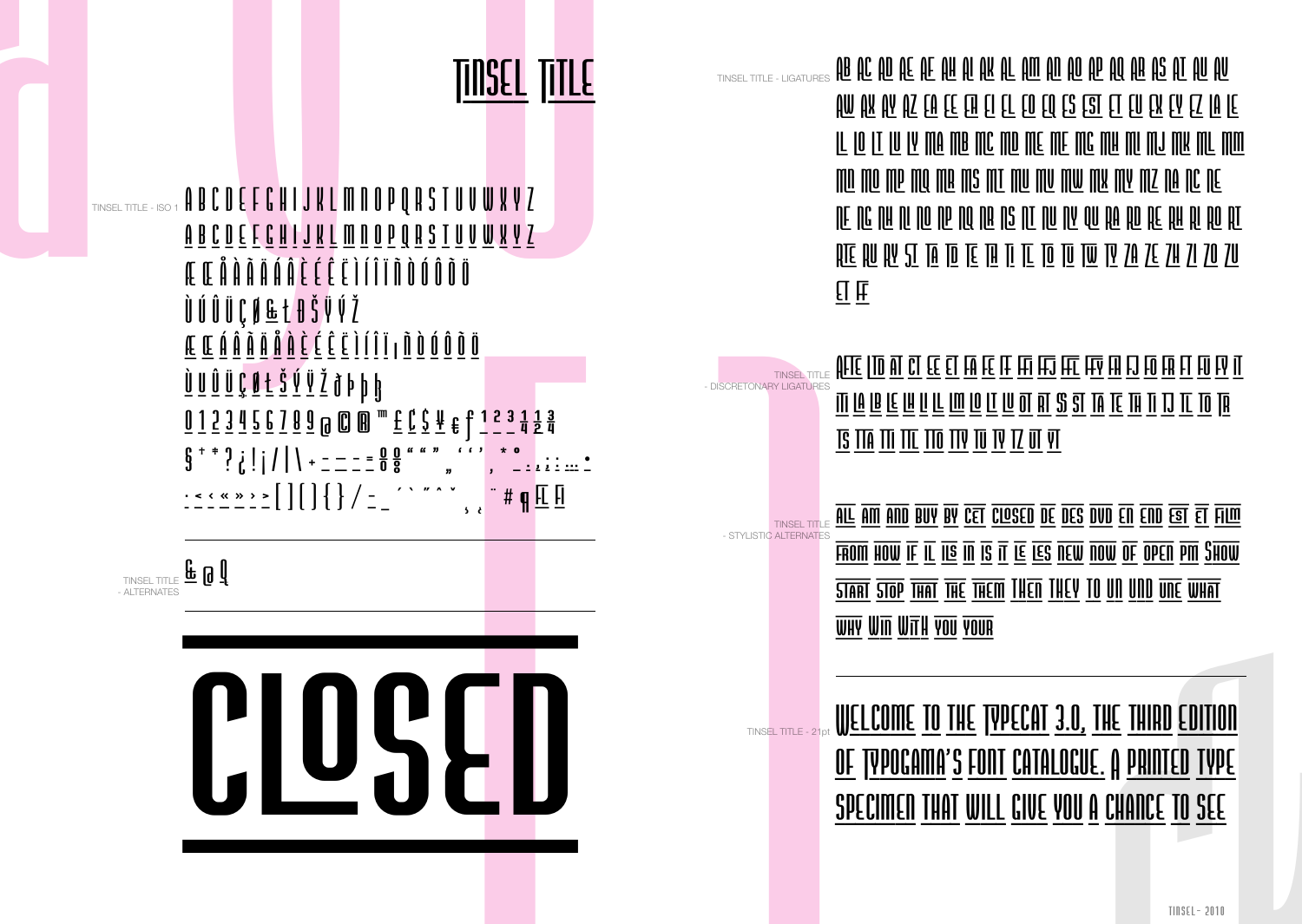

## **PPOEST 1920** H. monroe marilyn